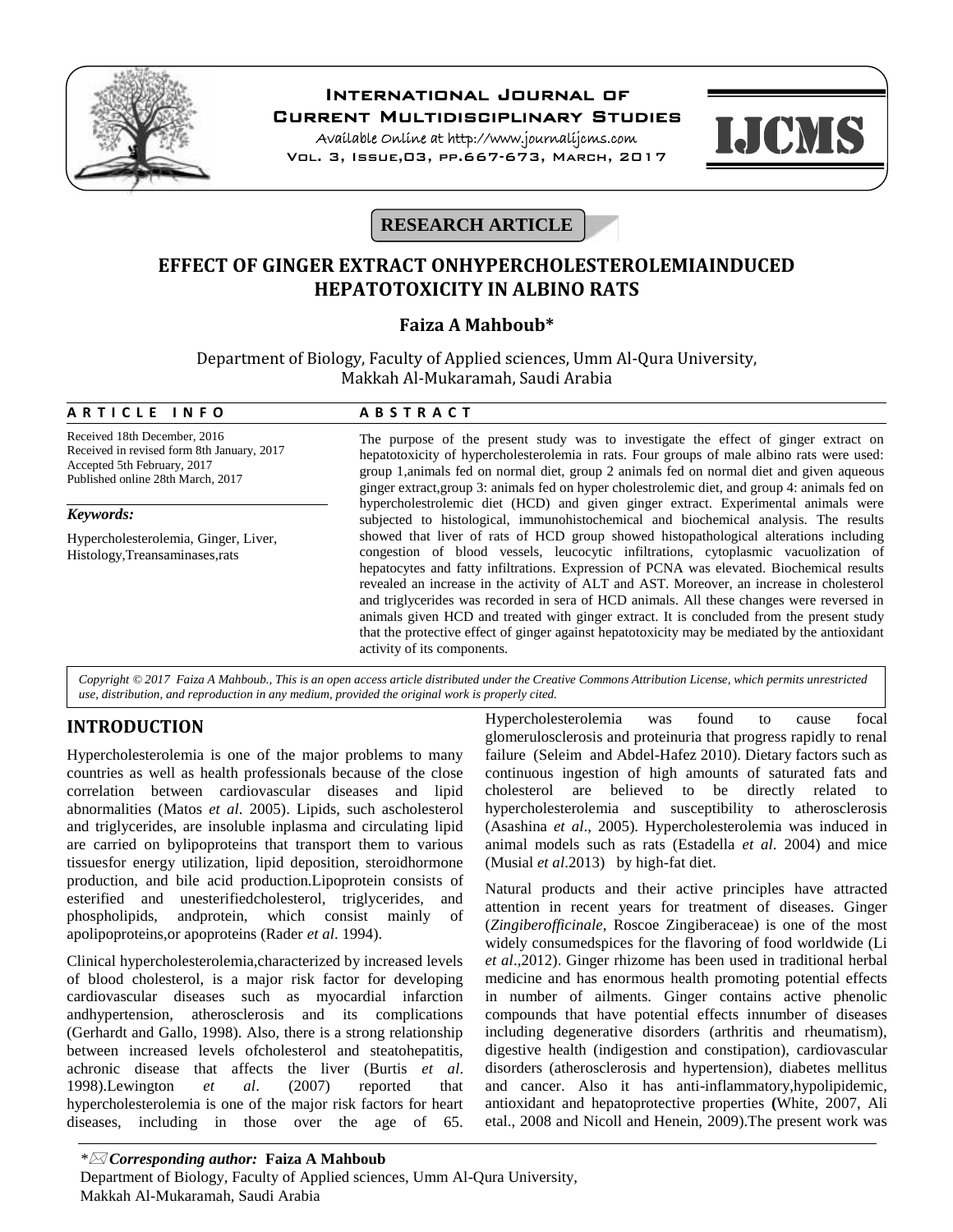aimed to study the effect of ginger on hepatotoxicity induced by hypercholesterolemia in albino rats.

### **MATERIALS AND METHODS**

#### *Hypercholesterolemic diet*

The hypercholesterolemic diet consisted of 3% cholesterol , 2% thiouracil, 3% cholic acid, and 15% cocoa butter in addition to standard diet which contained 8.0% moisture, 20.8% crude protein, 4.8% crude fat, 3.2% crude fiber, 5.0% crude ash, 37.2% non-fiber carbohydrate and vitamins and minerals adequate to meet the nutritional needs of a rat.

#### *Preparation of ginger extract*

Ginger (*Zingiberofficinale*) was purchased from local markets, Cairo City, Egypt. A dried powder (10 g) from ginger was mixed with 100 ml organic solvent (ethanol, hexane and ethyl acetate). The mixture was placed at room temperature for 24 h on shaker with 150 rpm. Solution was filtered through muslin cloth and then re-filtered by passing through Whatman Filter No. 1. The filtrate thus obtained was concentrated by complete evaporation of solvent at room temperature to yield the pure extract. Stock solutions of crude extract was prepared by mixing well the appropriate amount of dried ginger extract with respective solvent to obtain a final concentration of 100 mg/ml. The solution was stored at 4°C after collecting in sterilized bottles until further use (Purshotam and Pankaj, 2011).

#### *Animals and Treatments*

A total of 40 male albino rats weighing 160±10 gwere used in this study. The rats were placed in the Animal House at the Faculty of Applied Sciences, Um-AlQura University, Makka, KSA. The experiment was designed and conducted according to Bioethics approved by the Animal Care Use Committee (ACUC), Faculty of Applied Sciences, Um-AlQura University. All animals were acclimatized at an ambient temperature of 22  $\pm$  2°C with 12 hourlight and 12 hour dark cycle for at least one week prior to the start of the experiment.Animals were divided into 4 four groups of 10 rats each:

Group 1: normal control rats were fed on standard diet free from excess fats and free excess of food and water were allowed *ad libitum* for 6 weeks.

Group2 Animals of this group were each orally given 1 ml by stomach tube of the aqueous extract of ginger containing ( 24 mg/ml ) daily for 6 weeks

six weeks. Group 3:Animal group were fed on hypercholesterolemic diet.

Group 4: Animal group were fed on hypercholesterolemic diet and given ginger extract(24 mg/ml, daily for 6 weeks).

#### *Histological study*

Ten animals from both the control and treated groups were sacrificed by cervical decapitation after 6 weeks of treatment. Immediately after decapitation animals were dissected, liver was removed andfixed in 10% formalin. After fixation, specimens were dehydrated in an ascending series of alcohol,cleared in two changes of xylene and embedded in

molten paraffin wax. Sections of 5 micronsthickness were cut using rotary microtome and mounted on clean slides. For histopathologicalexamination, sections were stained with Ehrlich's haematoxylin and counterstained with eosin.

#### *Immunohistochemical study*

Immunohistochemical detection of PCNA was performed using an avidin biotin complex immunoperoxidase technique on paraffin sections.Formalin-fixed slides were deparaffinized and blocked for endogenous peroxidase with 1.75% hydrogen peroxide in methanol for 20 minutes, antigen retrieval for 15 minutes using Biogenex Antigen Retrieval Citra solution in 90°C water bath for 30 minutes. The slides were allowed to cool for 20 minutes before continuing. Slides were then blocked by normal horse serum for 5 minutes at 37°C. Sections were incubated overnight at  $4^{\circ}$ C with the antibodies against PCNApolyclonal rabbit-anti-human (A3533 Ig fraction; DAKO, Glostrup, Denmark).The immunohistochemical reaction was then developed and stained with diaminobenzidine chromogen solution "DAB" (Sigma). The sections were counterstained with hematoxylin, dehydrated, cleared, and mounted with DPX. For the negative controls, PBS was used in place of the primary antibody.

#### *Image analysis*

Digital images were analyzed by a semi-quantitative scoring system (Image J software, Java based application for analyzing images). The brown stained immunohistochemical expressions of PCNA positive cells were analyzed by counting the numbers of positive staining cells in five randomly high power fields at magnification of x400.

#### *Biochemical studies*

For biochemical assays, blood samples were collected from animals and sera were obtained bycentrifugation of the blood sample and stored at -20°C. Aspartate aminotransferase (AST) and alanine aminotransferase (ALT) were determined colorimetrically according to (Reitman and Frankel, 1975). Cholesterol and triglycerides level were estimated according to methods of Finley *et al*. (1978) and Buccolo and David (1973), respectively.

#### *Statistical analysis*

Data were expressed as mean values±SD and statistical analysis was performed using one way ANOVA to assess significant differences among treatment groups. The criterion for statistical significance was set at  $P<0.05$ . All statistical analyses were performed using SPSS ver. 16 (SPSS Inc.,Chicago, IL, USA).

### **RESULTS**

#### *Histological observations*

Examination of liver of control rats showed the typical features of hepatic tissue (Fig.1a). animals given ginger extract showed normal structure of the liver (Fig.1b).Animals fed on hypercholesterolemic diet for six weeksdisplayed apparent signs of degenerativechanges. The normal structural organization of the hepatic lobules was impaired and the characteristic cord-like arrangement of the normal liver cells was lost.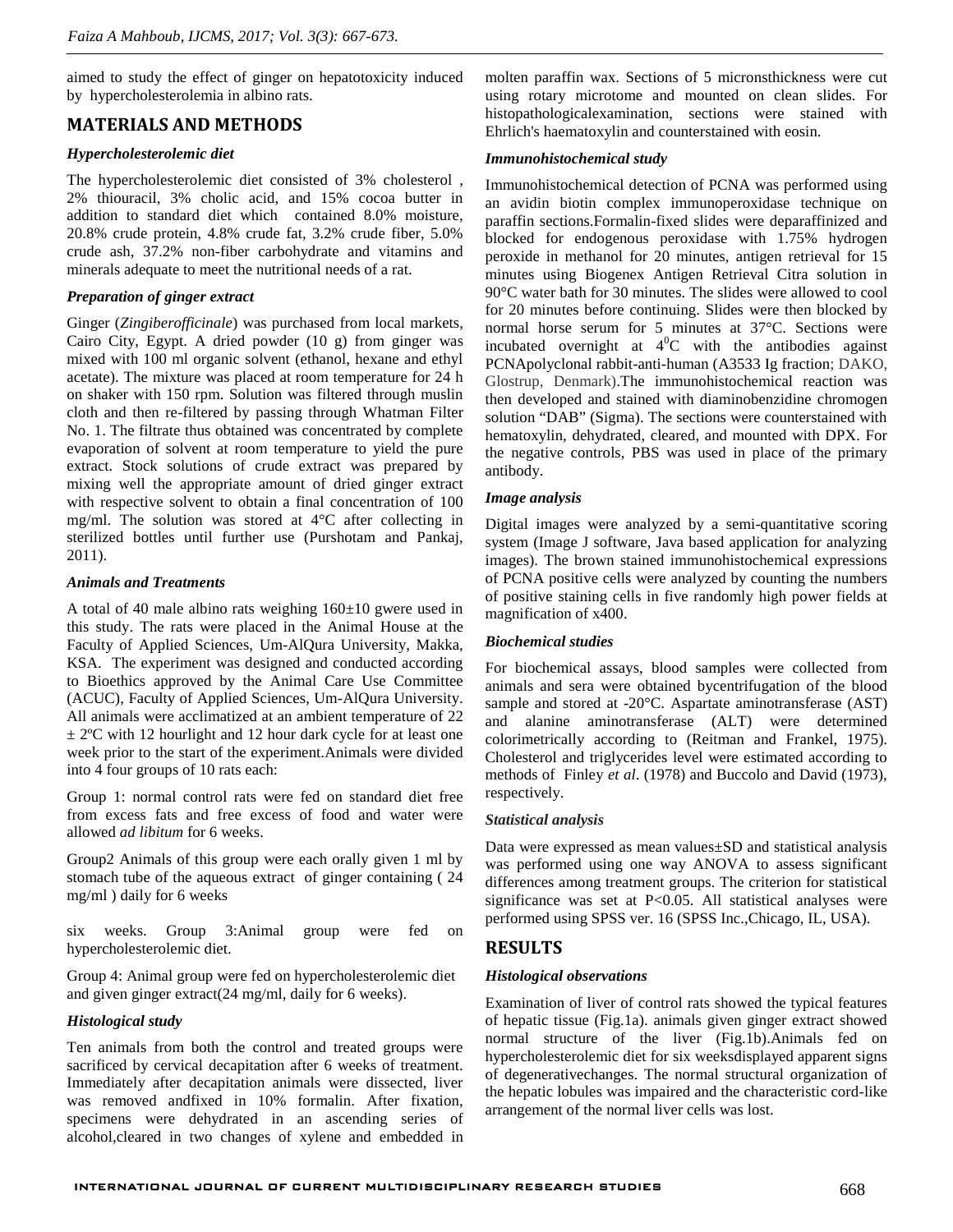

**Fig.1 a.** Liver section of a control rat showing hepatocytes (H), central vein (C) ,sinusoidal spaces(S) with Kupffer cells X 400. b. section in liver of a rat treated with ginger extract showing showing hepatocytes (H), central vein (C) ,sinusoidal spaces(S) with Kupffer cells X 400. c. section in liver of a rat given HCD showing congested portal vein (Cg), X400.

The histopathological alterations including enlargement and congestion of interhepatic blood vessels (Fig.1c),leucocytic infiltrations ,cytoplasmic vacuolization of hepatic cells and bile duct proliferation (Fg.2a).Moreover, an obvious fatty degeneration indicated by the large numberof fatty droplets of different size was observed (Fig.2b). Liver sections obtained from animals fed on hypercholesterolemic diet and treated with ginger extract indicatedanobviousdegree of improvement. There was lessprominent histopathologiccaanges as

represented by few leucocytic infiltrations and few fat droplets besides the appearance of binucleated cells (Fig.2c).



**Fig 2. a.** Section in liver of a rat given HCD showing cytoplasmic vacuolation of the hepatocytes Leucocytic infiltrations (LI) and bile duct proliferation (B), X200. b. Fatty infiltrations (F) in liver of a rat given HCDX400. c. section in liver of a rat given HCD and ginger extract showing an improvement in the liver structure with few leucocytic infiltrations,X200.

#### *Immunohistochemical results*

Examination of liver sections of control rats or after treatment with ginger extractsrevealed that the nuclei of few hepatocytes showed expression of PCNA (Figs.3a&b). Animals fed on hypercholesterolemic diet showed an increase in the number of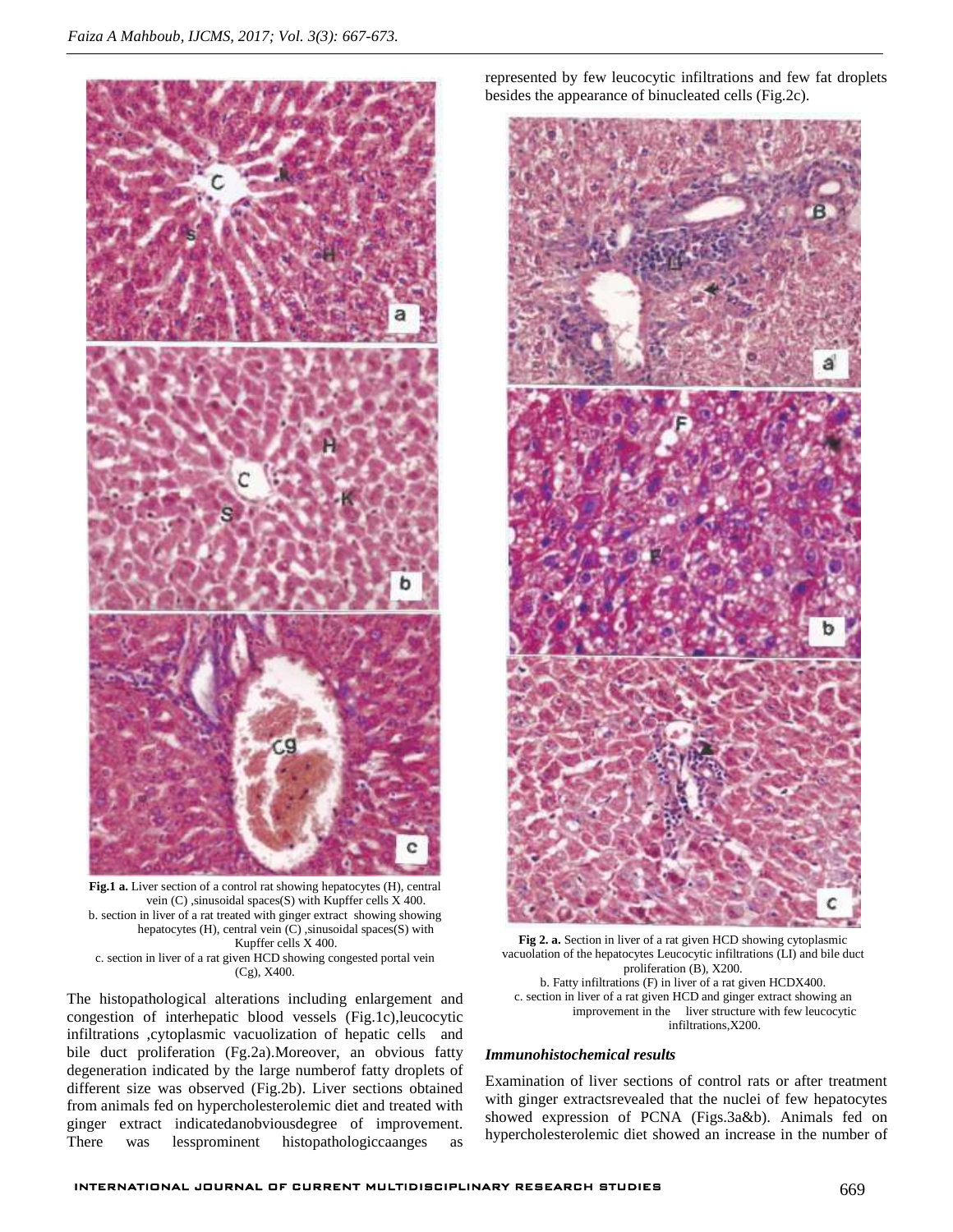hepatocyte-stained PCNA as compared with the control group (Figure 3c). Liver of animals fed on hypercholesterolemic diet and treated with ginger extract showed a decrease in PCNA expression (Fig.3d). Figure 4 shows percentage area of PCNA expression in different groups after 6 weeks of different treatments.

#### *Biochemical results*

Animals fed onhypercholesterolemic diet revealed a significant increase  $(P<0.05)$  in the serum activity of ALT and AST as compared with control and ginger-treated group.



**Fig.3.a** photomicrograph obtained from liver section of a control rat showing few expression of PCNA (arrow) (Immunostain,X400) b. Few expression of PCNA in hepatocytes of a rat treated with ginger extract (arrow), (Immunostain,X400) c. photomicrograph obtained from liver section of a rat given HCD showing an increase in expression of PCNA (arrow) (Immunostain,X400) d. A decrease in expression of PCNA in hepatocytes of a rat given HCD and treated with ginger extract (arrow), (Immunostain,X400)



**Fig.4** The mean area percentage of PCNA expression in rat liver of the different experimental groups.<br>different experimental groups.



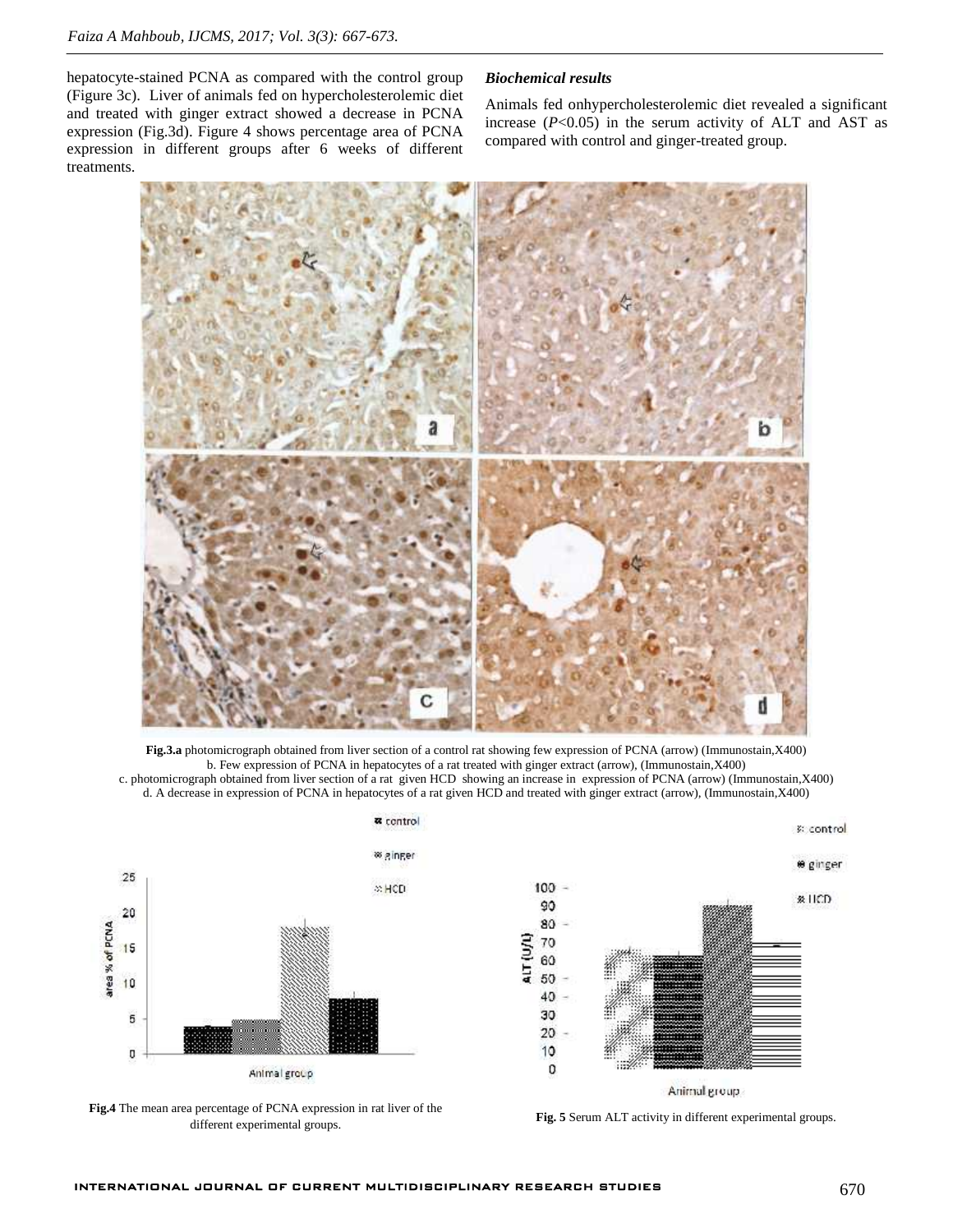

**Fig. 6** Serum AST activity in different experimental groups.



**Fig. 7** Serum level of cholesterol in different experimental groups.



**Fig. 8** Serum level of triglycerides in different experimental groups.

On the other hand,rats fed hypercholesterolemic diet and given ginger extract showed a decrease in the activity of these enzymes (Figs.5&6).Similarly, Cholesterol and triglycerides elevated in sera of animals fed on hypercholesterolemic diet and decreased after treatment with ginger extract (Figs.7&8).

#### **DISCUSSION**

Hypercholesterolemia is one of the leading cause of heart diseases. Results obtained in the present work revealed that liver of rats fed onhypercholesterolemic diet showed

histopathological alterations including congestion of blood vessels, leucocytic infiltrations, cytoplasmic vacuolization of hepatocytes and fatty infiltrations. These results are in agreement of some investigators who found that animals fed on hypercholesterolemic diet caused different histopathological alterations in the liver and other organs (Seleim *et al*.2010, Kengkoom*et al*.2013, Musial *et al*.2013). Cytoplasmic vacuolation was observed in the cytoplasm of hepatocytes which may be attributed to the oxidative stress that generate superoxide anions which cause lipid peroxidation. Lipid accumulation leads to alteration and damage of cellular lipid membranes with paralysis of Na-K pump and hepatocytes edema. Congestion in the blood vessels might be due to loss of fluid from the blood and vessels engorged with red blood corpuscles (Mohany*et al*., 2011). Leukocytic infiltration was noticed in the liver of hypercholesterolemic rats. Sakr and Al- Amoudi (2012) explain the appearance of cellular infiltration to the production of ROS which indirectly regulate chemokine receptor expression and promote cytokine interlukin-6 and interlukin-8 which are key modulators of inflammatory response.

The current study revealed a significant increase in theactivity of ALT and AST in the serum of rats fed on hypercholesterolemic diet which may be a sign of impaired liverfunction.Similarly, Bolanle (2011) recorded an increase in ALT and AST in serum of rats fed onhypercholesterolemic diet.It was reported that measurement of the activities of marker enzymes, like AST and ALT can be used in the assessment of liver function (Ulican*et al*.2003). Transaminases are intracellular enzymes and the mostsensitive biomarkers, released into the circulation afterdamage and necrosis of hepatocytes.

An increase in expression of PCNA was observed in hepatocytes of rats fed onhypercholesterolemic diet . Proliferating cell nuclear antigen (PCNA) is an essential regulator of the cell cycle and serves as a co-factor for DNA polymerase delta in S-phase and is involved in DNA repair during DNA synthesis (Bravo, and Macdonald-Bravo,1987). The temporal pattern of PCNA expression makes it a useful tool to study cellproliferation. It starts to accumulate in the G1 phase of the cell cycle, reaches the highest level during the S phase and decreases during the G2/M phase (Tan *et al*.1987).Qualitative analysis of hepatic PCNA levels demonstrated an increased expression of this cell-cycle protein in hypercholestrolemic livers, suggesting an intrinsic effect of this diet in enhancing hepatocyte growth (deOgburn *et al*.2012).

A significant increase was observed in cholesterol and triglycerides of the rats fed hypercholesterolemic diets compared to the control. This result is in accordance with the observations of Laleye*et al*.(2007) and Bolanle (2011).Ohta *et al*. (2003)reported that hypercholesterolemia is brought about by the abnormal lipoprotein metabolism. It has been reported that oxidants and oxidative modifications do play a major role in permanent tissue damage (Kajikawa *et al*., 2011). It has been reported that hypercholesterolemia increased generation of oxygen free radicals, which contributed to the deleterious effects on the organ tissues,including blood vessels, liver, and kidney (Scheuer *et al*.,2000; Zou *et al*., 2003).Thus, the hepatotoxicity recorded in rats fed on hypercholesterolemic diet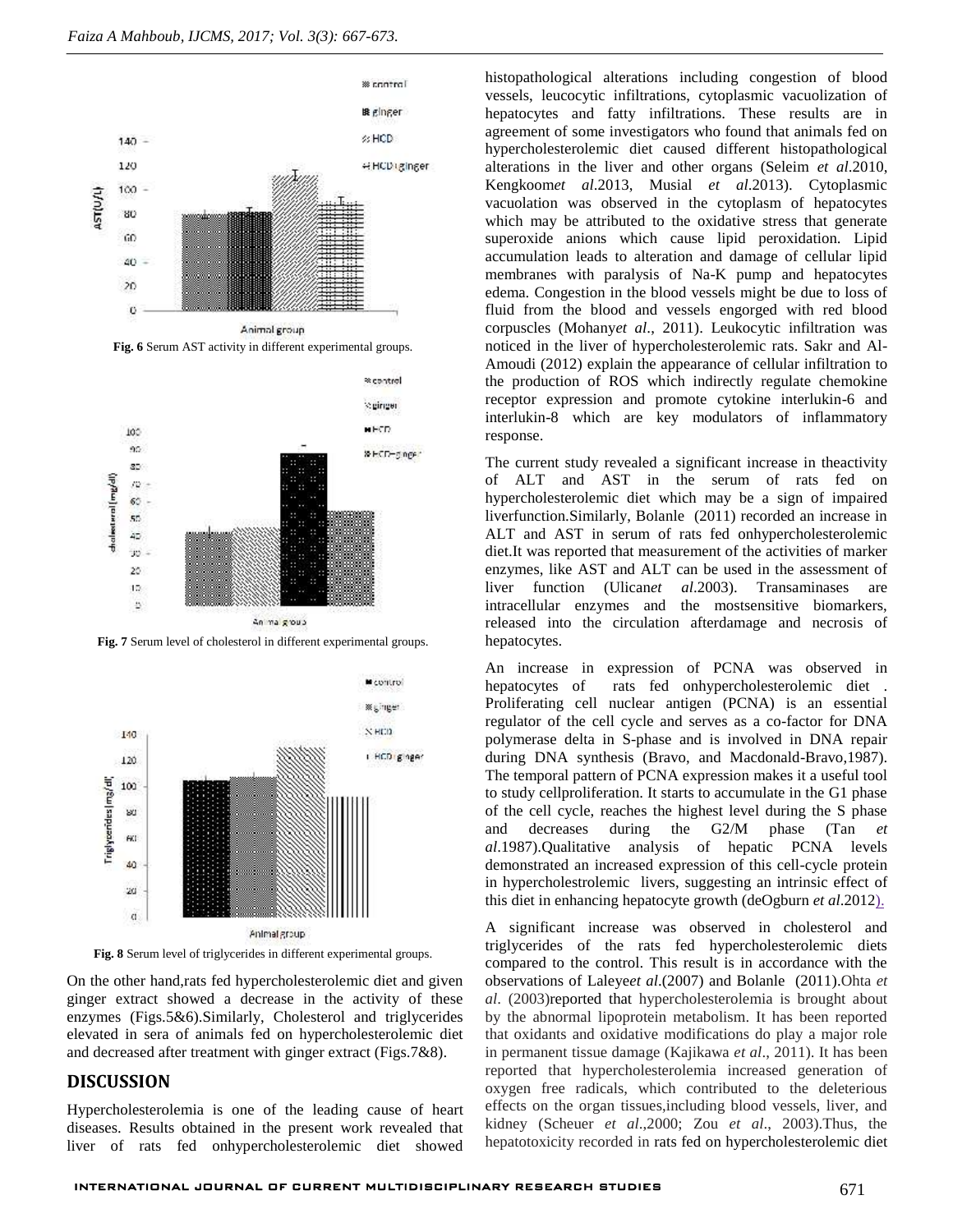in the present investigation may be attributed the oxidative stress induced by this diet.

Several studies revealed the benefits of medical plants like ginger. Animals fed on hypercholesterolemic diet and given ginger extract showed an improvement in the histological structures with minimal alterations.Moreover, the activities of liver enzyme function, ALT and AST, were decreased. Immunohistochemical results showed decrease expression of PCNA in liver of ginger treated rats. Similarly, AbdulazizBardi *et al*.(2013) showed that ginger supplementation can reduce the expression of PCNA and prevent the intensification of liver fibrosis.

The protective effect of ginger against different hepatotoxins was studied. Ginger extract was found to have a protective effect against CCl<sub>4</sub>and acetaminophen-induced hepatotoxicity (Yemitan and Izegbu,2006). Ginger administration was found to lower the enhanced activity of AST and ALT in cisplatin treated animals (Attyah and Ismail,2012).Khattab *et al*.(2013)reported that ginger improve the liver pathological changes and reduced the congestion andinflammation when compared with diabetic untreatedrats. Result Kalaiselvi*et al.* (2015) demonstrates that ginger extract lowered the elevated levels of the serum AST, ALT and ALP in ginger administered group when compared to aluminium treated group.

Results of this work showed that cholesterol and triglycerides decreased in sera of animals given ginger extract and fed on Bolanle.A.O. hypercholesterolemic diet.This observation is in agreement with previous studies in which aqueous extracts ofginger *Z. officinale* significantly reduced serumcholesterol as well as platelet thromboxane B2 andprostaglandin E2 (El-Rokh *et al*.2010). Ginger was found to have hypocholesterolaemic effects and cause decrease in body weight, glucose in blood, serum total cholesterol and serum alkalinephosphatase in adult male rats (Bhandari *et al*., 2005). Nammi *et al*.(2009) and Ramudu *et al*. (2011) mentioned thatthe hypocholesterolemic effect of ginger may beattributed to inhibition of cellular cholesterolsynthesis, results in augmenting the LDL receptor activity, leading to the elimination of LDL from plasma thus modifying lipoprotein metabolism.

Oxidants and oxidative modifications do play a major role in permanent tissue damage.Hypocholesterolemia led to a rise in the generation of reactive oxygen species (ROS), leading to an increased oxidant stress(Zou *et al*.2003).Ginger extract alleviated Hypocholesterolemia-induced hepatotoxicity in rats.Ginger is a strong antioxidant and oxygen radical scavenger (Abdel-Azeem*et al*.2013). The antioxidant effect ofginger is attributed to its bioactive substances, including gingerols and shogaols and some related phenolic ketone derivatives ( Ajith*et al*.2007).It is concluded from the present study that the protective effect of ginger against hepatotoxicity recorded in tpresent work may be mediated by the antioxidant activity of its components.

### **References**

Abdel-Azeem AS, Hegazy AM, Ibrahim KS, Farrag AR, ElSayed EM.(2013). Hepatoprotective, antioxidant and ameliorative effects of ginger (*Zingiberofficinale*Roscoe) and vitamin E in

acetaminophen treated rats. *Journal of Diet Supplements*. 10(3):195-209.

- AbdulazizBardi D, Halabi MF, Abdullah NA, Rouhollahi E, Hajrezaie M, Abdulla MA. (2013).In vivo evaluation of ethanolic extract of Zingiberofficinale rhizomes for its protective effect against liver cirrhosis. *Biomed Res Int*. 2013; 918460.doi: 10.1155/2013/918460
- TA, Hema U, Aswathy MS.(2007). *Zingiberofficinale*Roscoe prevents acetaminopheninduced acute hepatotoxicity by enhancing hepatic antioxidant Status. *Food and Chemical Toxicology*; 45:2267-2272.
- Ali, B. H., Blunden, G., Tanira, M. O. and Nemmar, A. (2008): Some phytochemical, pharmacological and toxicological properties of ginger (*Zingiberofficinale Roscoe*): A review of recent research. *Food Chem. Toxicol.*, vol. 46: 409-420.
- Asashina M, Sato M, Imaizumi K (2005). Genetic analysis of diet induced hypercholesterolemia in exogenously hypercholesterolemic (ExHC) rats. *J. Lipid. Res*., 46: 2289-2294
- AttyahAM, Ismail SH. (2012).Protective Effect of Ginger Extract against Cisplatin-Induced Hepatotoxicity and Cardiotoxicity in Rats. *Iraqi J Pharm Sci*. 21(1):27-33.
- Bhandari, U., Kanojia, R. and Pillai, K.K.(2005): Effect of ethanolic extract of *Zingiberofficinal* on dyslipidemia in diabetic. *J. Ethnophar. Macol*., 97: 227-230
- (2011).Effect of Ginger Powder (*ZingiberOfficinale*) on Plasma Lipid Profile and Liver Enzyme Activities of Hypercholesterolemic Rats. *J. Life Sciences* 5 :712-716
- Bravo, R.; Macdonald-Bravo, H. (1987): Existence of two populations of cyclin proliferating cell nuclear antigen during the cellcycle-association with DNA-replication sites. *J Cell Biol*., 105: 1549-54.
- Buccolo G, David H. (1973).Quantitative determination of serum triglycerides by use enzymes. *Clin Chem*. 19 (5): 476-482.
- Burtis, C. A.; Ashwood, E. R. Tietz: fundamentos de bioquqmicaclqnica. Rio de Janeiro: Guanabara Koogan, 1998.
- deOgburn, R. Leite,O., Ratliff,J. S Volek,J. McGrane,M. Fernandez,M. (2012).Effects of Increased Dietary Cholesterol with Carbohydrate Restriction on Hepatic Lipid Metabolism in Guinea Pigs. *Comp Med*. 62(2): 109–115.
- El-Rokh SM, Yassin NA, El-Shennawy SM, Ibrahim BM.(2010). Antihypercholesterolemic effect of ginger rhizome *(Zingiberofficinale*) in rats. *Inflammopharmacology* 18(6):309-315.
- Estadella, D.; Oyama, L. M.; Damaso, A. R.; ribeiro, E. B.; OllerNascimento, C. M. (2004)..Effect of palatable hyperlipidic diet on lipid metabolism of sedentary and exercised rats*. Nutrition*, 20(2): 218-224.
- Finley PR, Schifman RB, Williams RJ, Lichti DA: (1978). Cholesterol in high-density lipoprotein: use of Mg2+/dextran sulfate in its enzymic measurement. *Clin Chem*. 24: 931-933.